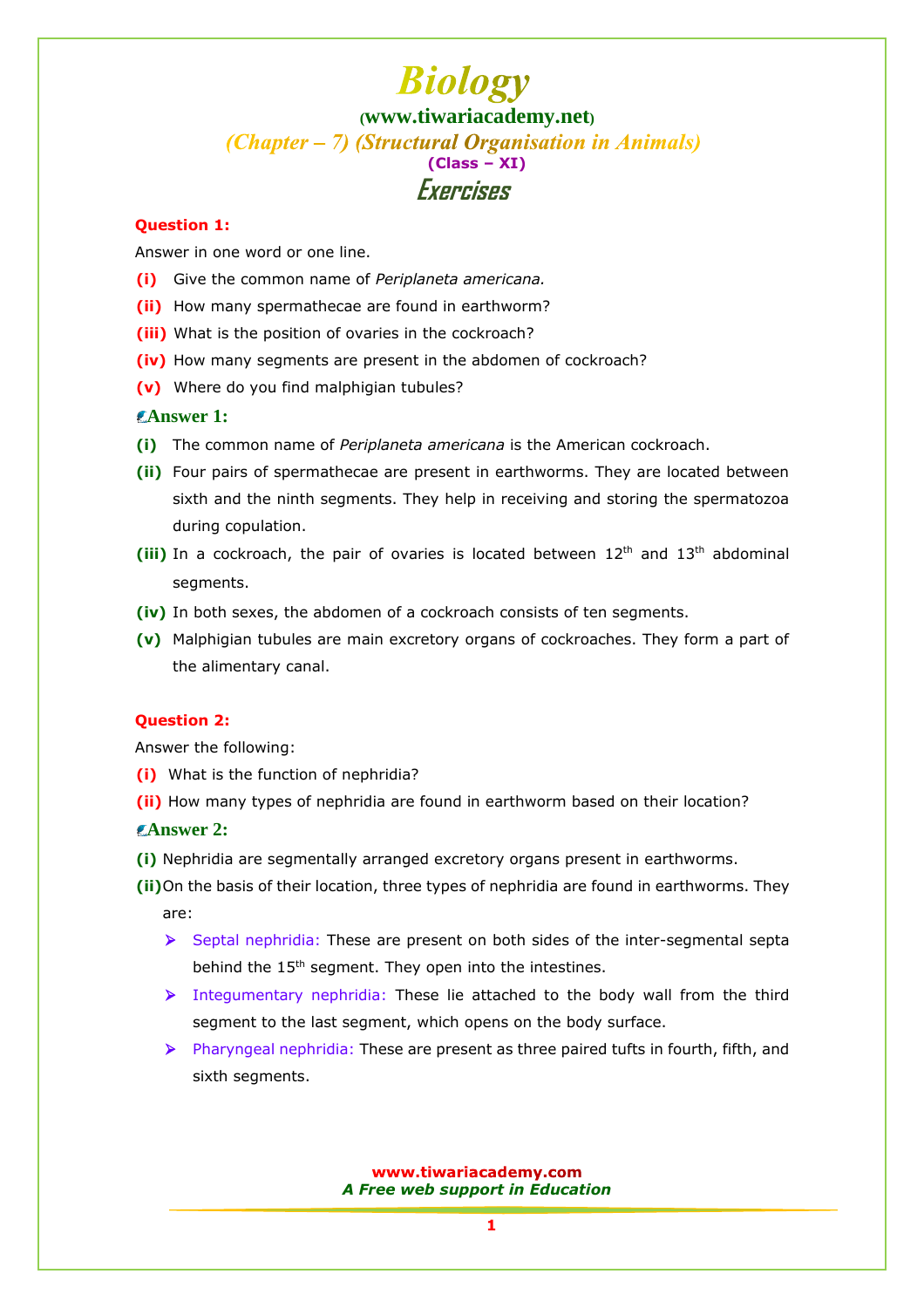### **Question 3:**

Draw a labelled diagram of the reproductive organs of an earthworm.

### **Answer 3:**



#### **Question 4:**

Draw a labelled diagram of alimentary canal of a cockroach.

## **Answer 5:**

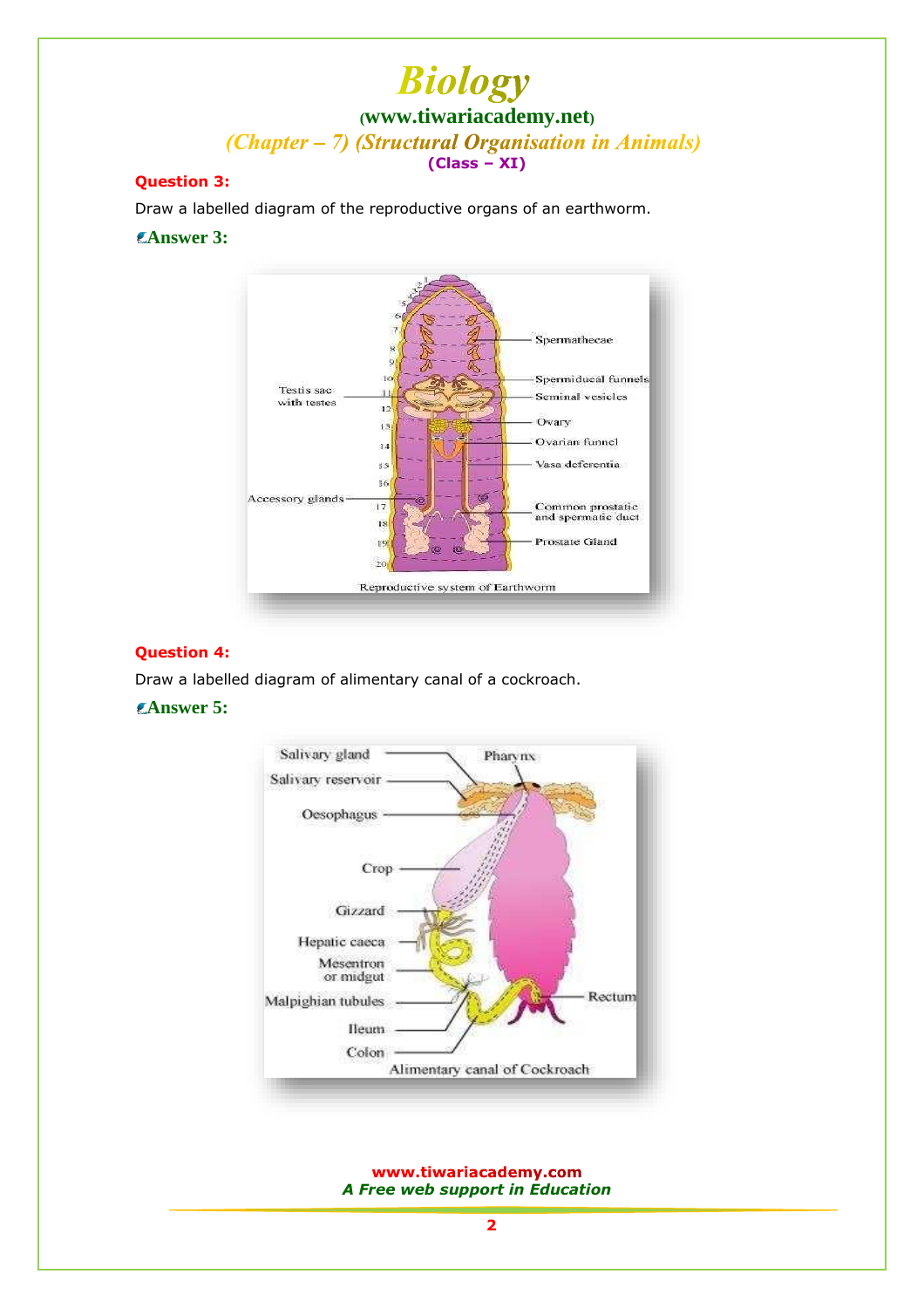### **Question 5:**

Distinguish between the following

- **(a)** Prostomium and peristomium
- **(b)** Septal nephridium and pharyngeal nephridium

### **Answer**

| <b>Prostomium</b>                                                                                                                                           | <b>Peristomium</b>                                                                                                 |
|-------------------------------------------------------------------------------------------------------------------------------------------------------------|--------------------------------------------------------------------------------------------------------------------|
| Prostomium is a small fleshy lobe, which<br>overhangs the mouth of an earthworm. It<br>helps the organism push into the soil and is<br>sensory in function. | The first body segment in the<br>the.<br>earthworm is<br>called<br>peristomium. It surrounds the<br>mouth opening. |

# **(b)**

| <b>Septal nephridium</b>                                                                                                                                                 | <b>Pharyngeal nephridium</b>                       |
|--------------------------------------------------------------------------------------------------------------------------------------------------------------------------|----------------------------------------------------|
| They are <b>present</b> on both sides of They are present as three paired<br>intersegmental septa behind the 15 <sup>th</sup><br>segment. They open into the intestines. | tufts in the fourth, fifth, and sixth<br>segments. |

### **Question 6:**

What are the cellular components of blood?

# **Answer 6:**

Components of blood include erythrocytes (RBCs), leucocytes (WBCs), and thrombocytes (platelets). These components form 45% of blood. They are suspended in the remaining fluid portion, called plasma.

Mammalian erythrocytes are biconcave, coloured cells devoid of a nucleus. They help in transporting respiratory gases.

Leucocytes or white blood cells are nucleated cells. They can be divided into two types, granulocytes (neutrophils, eosinophils, and basophils) and agranulocytes (lymphocytes and monocytes). They help fight against various disease-causing germs entering the body.

Thrombocytes are cell fragments produced from megarkaryocytes of the bone. They play a major role during blood coagulation.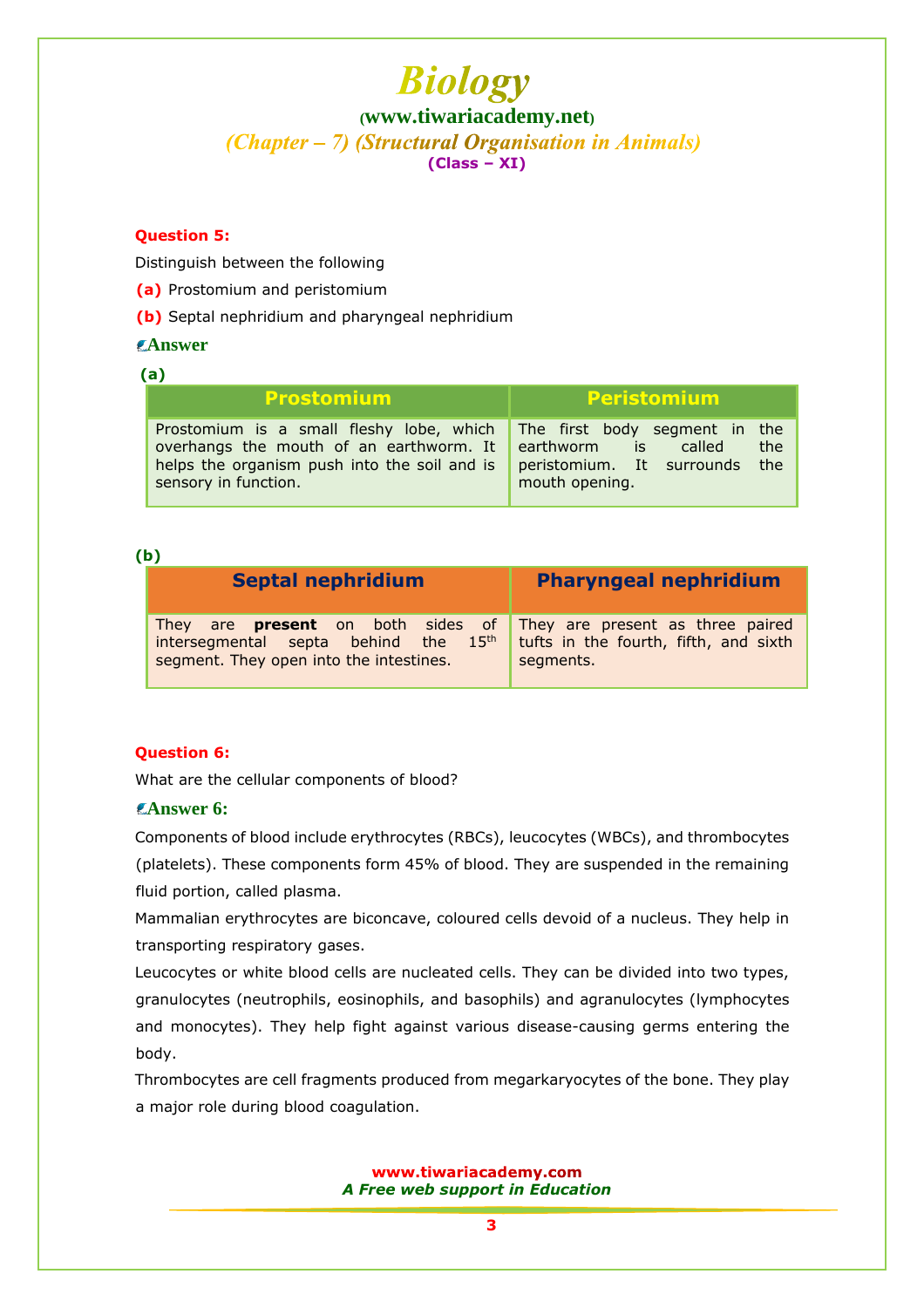#### **Question 7:**

What are the following and where do you find them in animal body

- **(a)** Chondriocytes
- **(b)** Axons

**(c)** Ciliated epithelium

#### **Answer 7: (a)**Chondriocytes

They are cells of cartilages, and are present in small cavities within the matrix secreted by them.

#### **(b)**Axons

They are long, slender projections of neurons that help in carrying nerve impulses from the neuron body. Axons aggregate in bundles which make up the nerves.

#### **(c)** Ciliated epithelium

It consists of simple columnar or cuboidal epithelium with cilia on their free surfaces. It is present on the inner surface of the oviducts and bronchioles. It helps in the movement of eggs or mucus in specific directions.

#### **Question 8:**

Describe various types of epithelial tissues with the help of labelled diagrams.

### **Answer 8:**

Epithelial tissue lines the surface of a body and forms a protective covering. Epithelium cells are packed tightly together with little intercellular matrix. Epithelial tissue in the body is of two types.

**(a)** Simple epithelium: It consists of a single layer of cells where cells are in direct contact with the basement membrane. It is further sub-divided into the following types:

**(i)** Simple squamous epithelium: It consists of a single layer of flat cells with irregular boundaries. It is found in the walls of the blood vessels and in the lining of alveoli.

**(ii)** Simple cuboidal epithelium: It consists of a single layer of cube-like cells. It is present in regions where secretion and absorption of substances takes place such as the proximal convoluted tubule region of the nephron.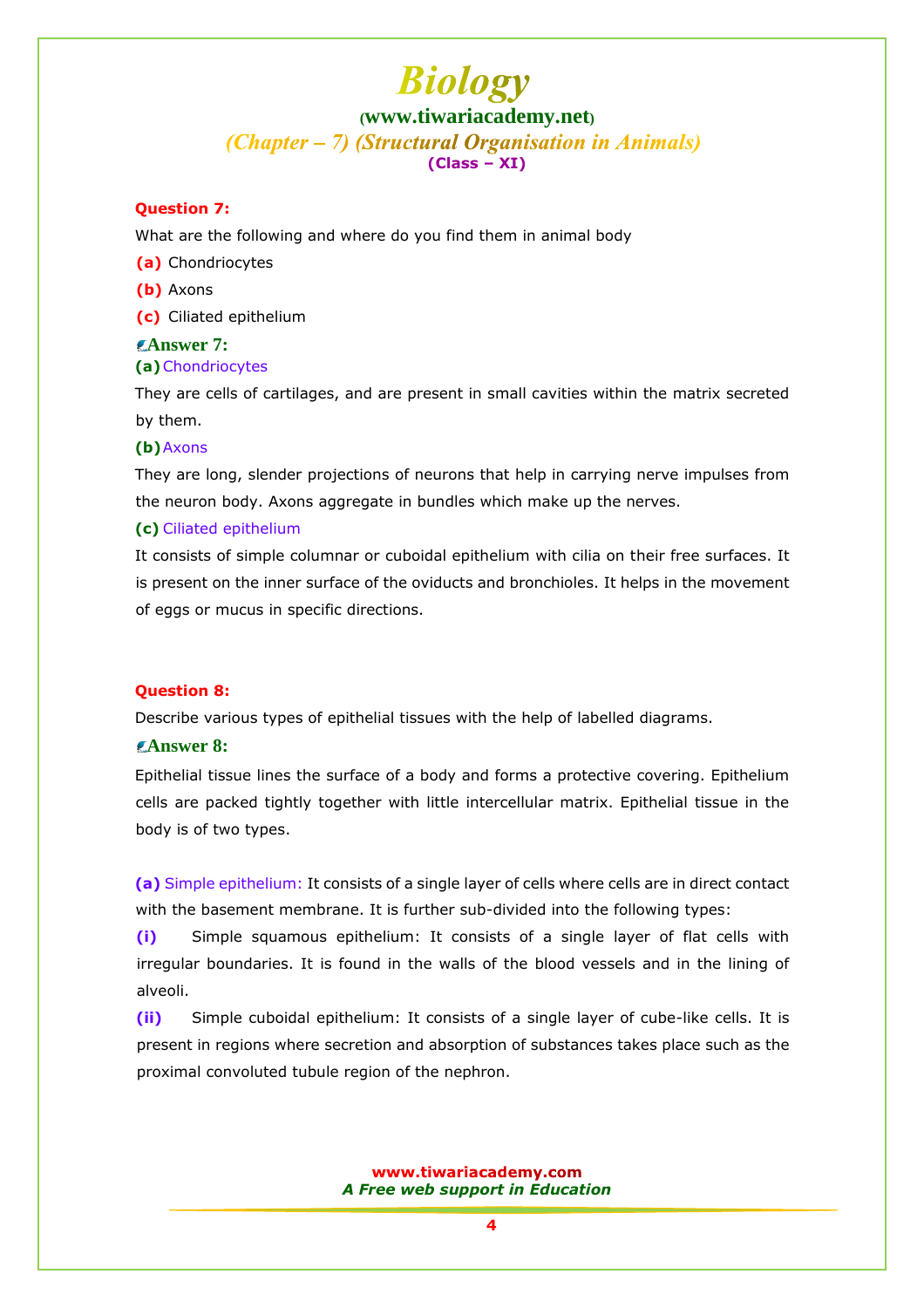**(iii)** Simple columnar epithelium: It consists of a single layer of tall, slender cells with their nuclei present at the base of the cells. They may bear micro-villi on the free surfaces. Columnar epithelium forms the lining of the stomach and intestines, and is involved in the function of secretion and absorption.

**(iv)** Ciliated epithelium: It consists of columnar or cuboidal cells with cilia on their free surfaces. They are present in bronchioles and oviducts from where they direct mucus and eggs in specific directions.

**(v)** Glandular epithelium:It consists of columnar or cuboidal cells involved in the secretion of substances. Glands are of two types, unicellular glands (goblet cells of the alimentary canal) and multicellular glands (salivary glands). They can be classified as exocrine (ductless glands) and endocrine glands (duct glands) by the method through which they release enzymes.



**(b)** Compound epithelium: It consists of many layers of cells. It is involved mainly in the function of providing protection and has a limited role in secretion and absorption. Examples of compound epithelium include the dry surface of the skin or moist inner lining of the buccal cavity, pharynx, pancreatic ducts, and the inner lining of ducts of salivary glands.

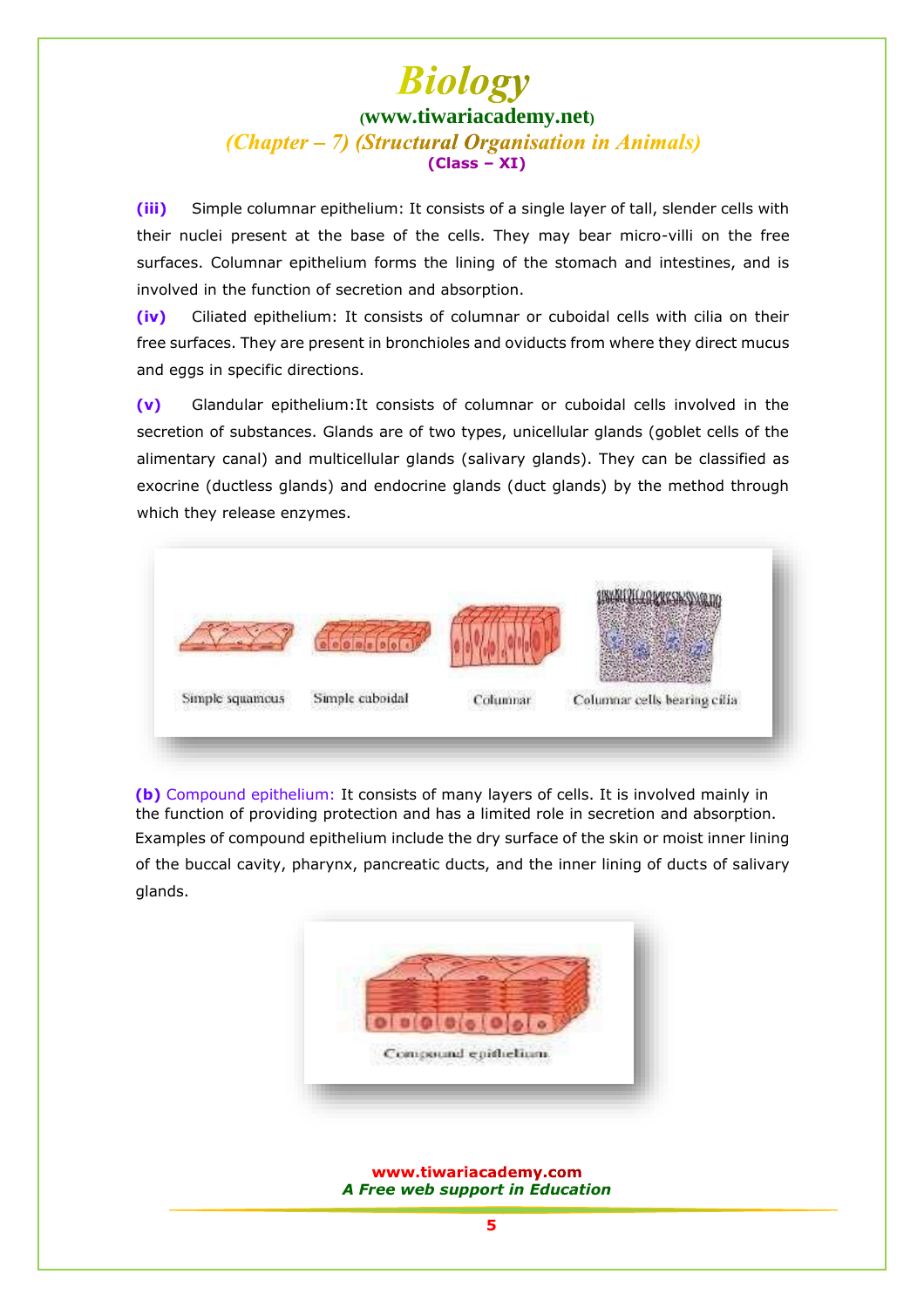# **Biology**

**([www.tiwariacademy.net](http://www.tiwariacademy.net/))**

(Chapter – 7) (Structural Organisation in Animals)

**(Class – XI)**

# **Question 9:**

Distinguish between

- **(a)** Simple epithelium and compound epithelium.
- **(b)** Cardiac muscle and striated muscle
- **(c)** Dense regular and dense irregular connective tissues
- **(d)** Adipose and blood tissue
- **(e)** Simple gland and compound gland

# **Answer 9:**

# **(a)**

| <b>Simple epithelium</b>                                     | <b>Compound epithelium</b>                                          |
|--------------------------------------------------------------|---------------------------------------------------------------------|
| 1. It is composed of only one layer of                       | 1. It is composed of many layers of cells.                          |
| cells.                                                       | 2. It is mainly involved in the function of                         |
| 2. It is mainly involved in the function of                  | protection and has a limited role in                                |
| absorption and secretion.                                    | absorption and secretion.                                           |
| 3. It is present in the lining of the<br>stomach, intestine. | 3. It is present in the lining of the pharynx<br>and buccal cavity. |

### **(b)**

| <b>Cardiac muscles</b>                      | <b>Striated muscles</b>                                  |
|---------------------------------------------|----------------------------------------------------------|
| 1. They are involuntary in function.        | 1. They are voluntary in function.                       |
| 2.<br>are multi-nucleate<br>They<br>and and | 2. They are multi-nucleate and unbranched.               |
| branched.                                   |                                                          |
| 3. They are found only in the heart.        | 3. They are found only in triceps, biceps,<br>and limbs. |

| (c)                                              |                                           |
|--------------------------------------------------|-------------------------------------------|
| <b>Dense regular connective tissues</b>          | <b>Dense irregular connective tissues</b> |
| 1. In dense regular connective tissues,          | 1. In dense irregular connective          |
|                                                  |                                           |
| collagen fibres are present in rows              | tissues, fibres are arranged irregularly. |
| between parallel boundless fibres.               |                                           |
| 2. They are present in tendons and<br>ligaments. | 2. They are present in the skin.          |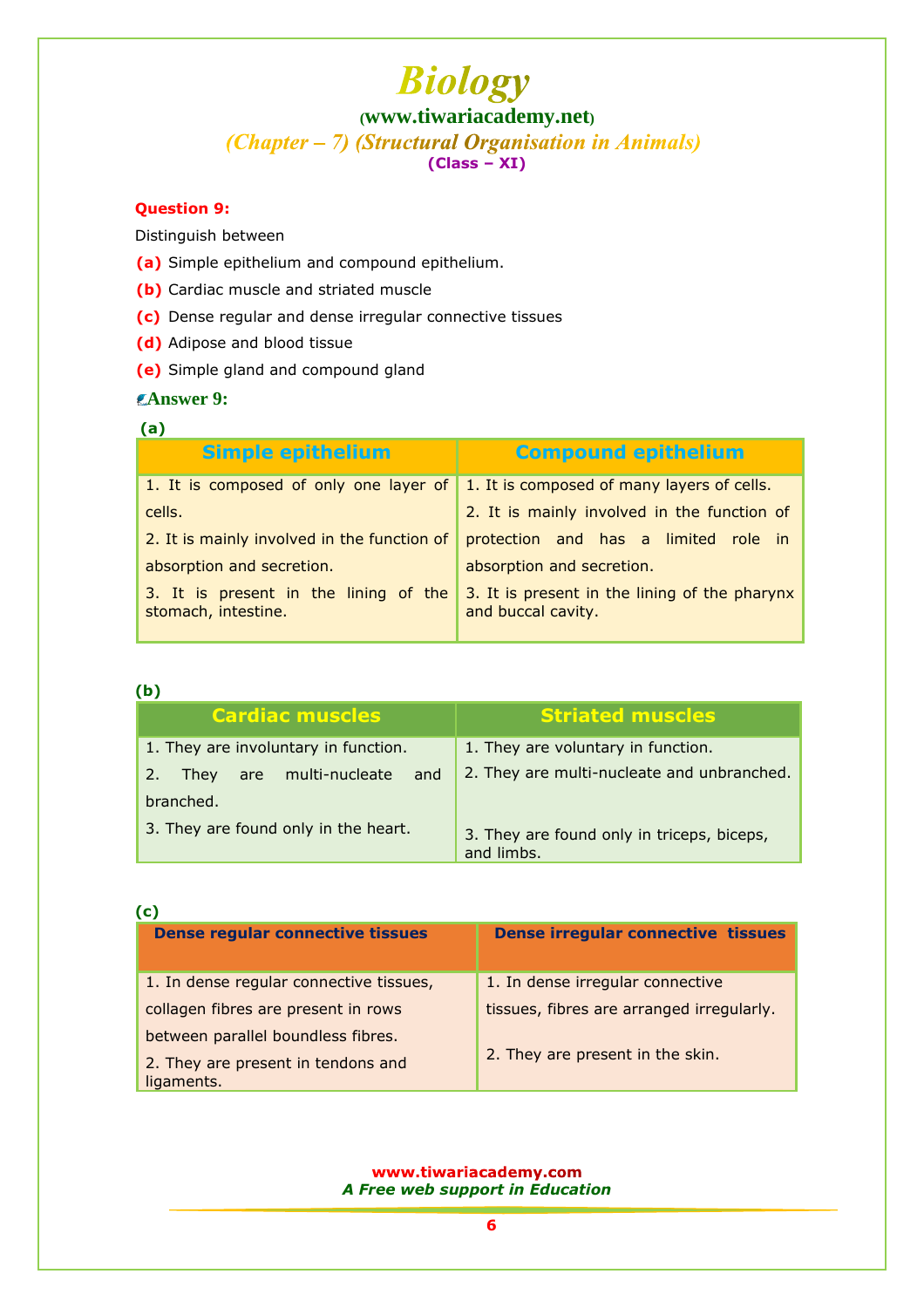# **Biology ([www.tiwariacademy.net](http://www.tiwariacademy.net/))**

# (Chapter – 7) (Structural Organisation in Animals)

**(Class – XI)**

| <b>Adipose tissue</b>                                                                                   | <b>Blood tissue</b>                                                                                                  |
|---------------------------------------------------------------------------------------------------------|----------------------------------------------------------------------------------------------------------------------|
| 1. It is composed of collagen fibres, elastin                                                           | 1. It is composed of RBCs, WBCs,                                                                                     |
| fibres, fibroblasts, macrophages, and<br>adipociytes.                                                   | platelets, and plasma.                                                                                               |
| 2. It helps in the synthesis, storage, and<br>metabolism of fats.<br>3. It is present beneath the skin. | 2. It helps in the transportation of<br>food, wastes, gases, and hormones.<br>3. It is present in the blood vessels. |

### **(e)**

**(d)**

| <b>Simple glands</b>                                         | <b>Compound glands</b>                        |
|--------------------------------------------------------------|-----------------------------------------------|
| 1. They contain isolated glandular cells.                    | 1. They contain a cluster of secretory cells. |
| 2. They are unicellular.                                     | 2. They are multicellular.                    |
| 3. Examples include goblet cells of the<br>alimentary canal. | 3. Examples include salivary glands.          |

### **Question 10:**

Mark the odd one in each series:

- **(a)** Areolar tissue; blood; neuron; tendon
- **(b)** RBC; WBC; platelets; cartilage
- **(c)** Exocrine; endocrine; salivary gland; ligament
- **(d)**Maxilla; mandible; labrum; antennae
- **(e)** Protonema; mesothorax; metathorax; coxa

### **Answer 10:**

**(a)** Areolar tissue, blood, and tendons are examples of connective tissues. Neuron is an example of neural tissue.

**(b)** RBCs, WBCs, and platelets are the three most important components of blood. Cartilage is therefore, the odd one out.

**(c)** Exocrine, endocrine, and salivary glands are examples of simple glandular epithelium. Ligament is a connective tissue.

**(d)** Maxilla, mandible, and labrum are mouthparts of a cockroach. Antennae, on the other hand, are present in the head region of cockroaches.

**(e)** Protonema forms the developmental stage in the life cycle of a moss. Mesothorax, metathorax, and coxa are parts or segments present in the legs of a cockroach.

> www.tiwariacademy.com *A Free web support in Education*

> > **7**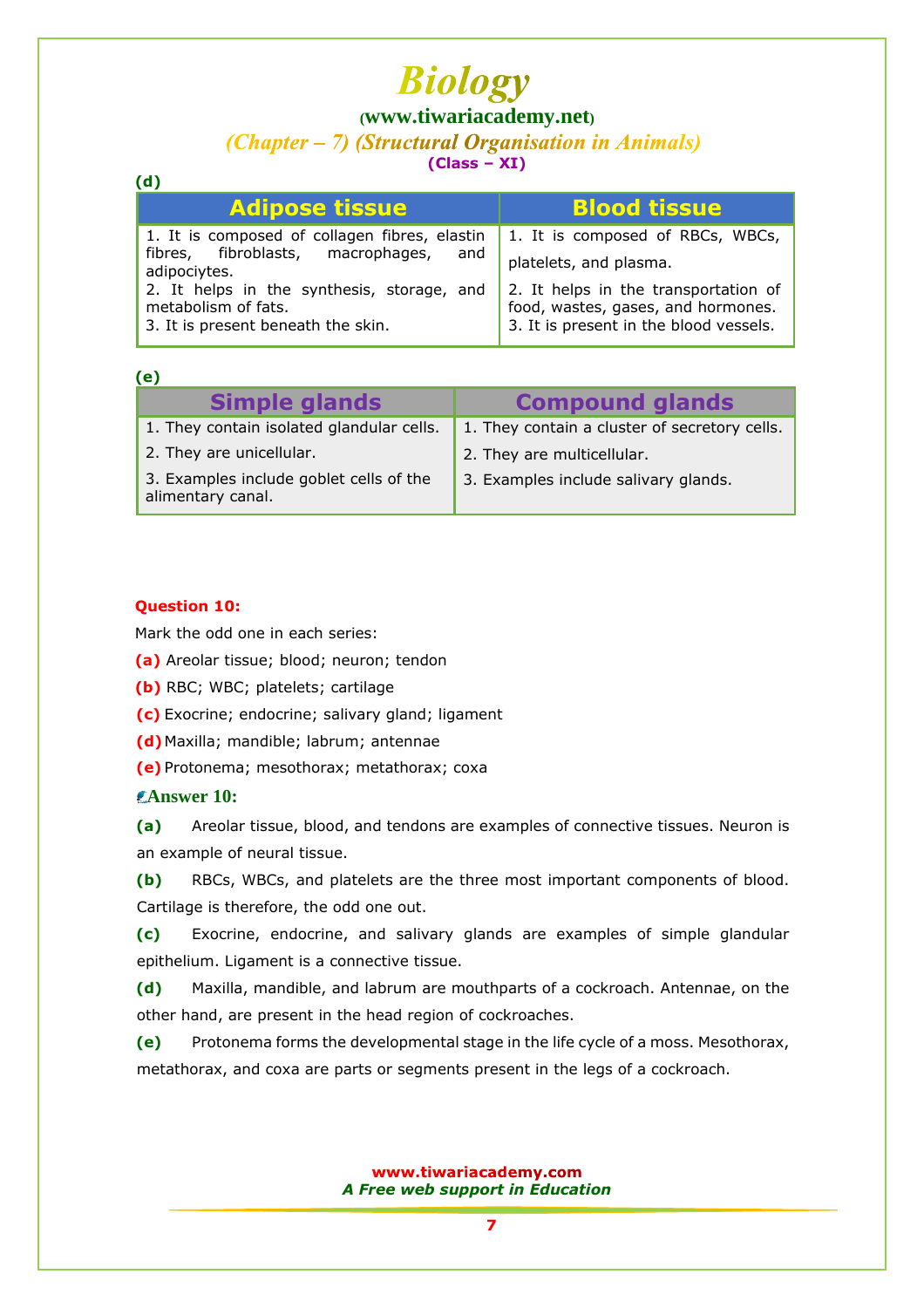# **Question 11:**

Match the terms in column **I** with those in column **II**:

| <b>Column I</b>             | <b>Column II</b>       |
|-----------------------------|------------------------|
| (a) Compound epithelium     | Alimentry canal<br>(i) |
| (b) Compound eye            | Cockroach<br>(ii)      |
| (c) Septal nephridia        | (iii) Skin             |
| (d) Open circulatory system | (iv) Mosaic vision     |
| (e) Typhlosole              | Earthworm<br>(v)       |
| <b>Osteocytes</b>           | Phallomere<br>(VI)     |
| (g) Genitalia               | (vii) Bone             |
| $\epsilon$ Answer 11:       |                        |

| <b>Column I</b>             | <b>Column II</b>     |
|-----------------------------|----------------------|
|                             |                      |
| (a) Compound epithelium     | (iii) Skin           |
| (b) Compound eye            | (iv) Mosaic vision   |
| (c) Septal nephridia        | (v) Earthworm        |
| (d) Open circulatory system | (ii) Cockroach       |
| (e) Typhlosole              | (i) Alimentary canal |
| (f) <b>Osteocytes</b>       | (vii) Bone           |
| (g) <b>Genitalia</b>        | (vi) Phallomere      |

### **Question 12:**

Mention briefly about the circulatory system of earthworm

# **Answer 12:**

Earthworms (*Pheretima*) have closed blood vascular systems, which consists of the heart, blood vessels, and capillaries. The heart pumps blood for circulating it in one direction. Blood is supplied by smaller blood cells to the gut nerve cord and the body wall. Blood glands are present in the  $4<sup>th</sup>$ ,  $5<sup>th</sup>$ , and  $6<sup>th</sup>$  segments, which produce blood cells and haemoglobin dissolved in blood plasma. Blood cells in earthworms are phagocytic in nature.